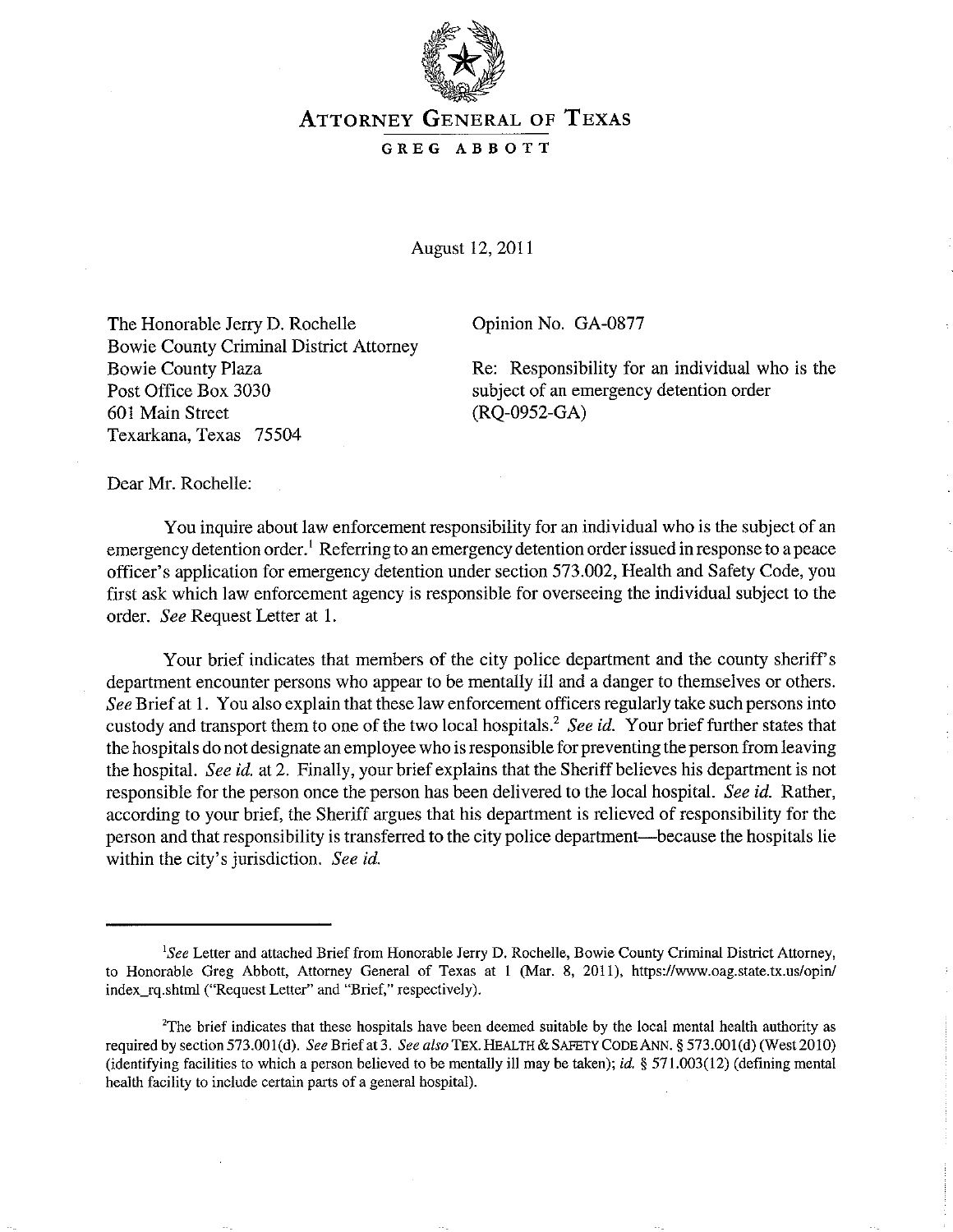The Texas Mental Health Code, codified as subtitle C of title 7, Health and Safety Code, governs access to mental health care and treatment for mentally ill persons. *See* TEX. HEALTH & SAFETY CODE ANN. §§ 571.001-578.008 (West 2010). Specifically, chapter 573 authorizes a peace officer,3 without a warrant, to take a person into custody for the emergency detention if they appear to be mentally ill and pose a risk to themselves or others. *See id.* § 573.001. A peace officer who makes an emergency detention "shall immediately transport the apprehended person to: (1) the nearest appropriate inpatient mental health facility; or [if unavailable,] (2) a mental health facility deemed suitable by the local mental health authority." *Id.* § 573.001(d); *see also* Tex. Att'y Gen. Op. No. GA-0753 (2009) at 3 (concluding that an "inpatient mental health facility or a mental health facility is not statutorily authorized to require a peace officer to transport a person in custody under chapter 573 to a medical facility for a medical evaluation prior to taking that person to the mental facility"). Upon transporting the apprehended person to the mental health facility, the peace officer must immediately file an application for emergency detention and personally present it to a judge or magistrate. TEX. HEALTH  $&$  SAFETY CODE ANN. §§ 573.002, .012 (West 2010). The emergency detention warrant serves as an application for detention in a mental health facility. *Id.* § 573.012(f). The facility must "temporarily accept a person for whom an application for detention is filed" and perform certain examinations. *Id.* § 573.021(a); *see id.* §§ 573.021(b) (requiring preliminary examination within 48 hours), 573.021(c) (requiring physician to examine person within 12 hours); *see also id.* § 573.021(b) (providing that a person accepted for a preliminary examinatjon may be "detained in custody" for specified time period).

Chapter 573 does not address your question. While chapter 573 imposes certain responsibilities on the mental health facilities that receive persons with mental illness, the Mental Health Code does not address a situation wherein the mental health facility is unwilling or unable to ensure persons remain safely in the facility while awaiting their preliminary examination. *See generally id.* ch. 573. Neither your briefing to this office nor our research has uncovered any provision in chapter 573 that imposes a duty on a particular law enforcement agency to oversee the person while the person remains in the hospital's care.

Because only the Texas Legislature is constitutionally empowered to make Texas law, this office is unable to construe a statutory requirement or duty when the Legislature has left the statute silent on the matter. *See OldAm. Cnty. Mutual Fire Ins. Co.* v. *Sanchez,* 149 S.W.3d 111, 115 (Tex. 2004) (stating "because we presume that every word of a statute has been included or excluded for a reason, we will not insert requirements that are not provided by law"); *see also Goldman* v. *Torres,*  341 S.W.2d 154, 158 (Tex. 1960) (stating that reading language into a statute usurps the Legislature's power); Tex. Att'y Gen. Op. No. GA-0279 (2004) at 4-5 (recognizing the Attorney General's authority to render legal advice does not include authority to legislate). In this case, it is particularly difficult to imply a statutory requirement because the statute reflects a comprehensive

**<sup>3</sup>y ou ask about only two law enforcement agencies, but under the Code of Criminal Procedure, a "peace officer" includes commissioned personnel from state, county, municipal, and other law enforcement agencies.** *See* **TEx. CODE**  CRIM. PROC. ANN. art. 2.12(1)-(36) (WestSupp. 2010), *amended by* Act of May 5, 2011, 82dLeg., R.S., ch. 85, § 3.001, 2011 Tex. Sess. Law Serv. 366, 436-37 (to be codified at TEX. CODE CRIM. PROC. ANN. art. 2.12(1)-(36)).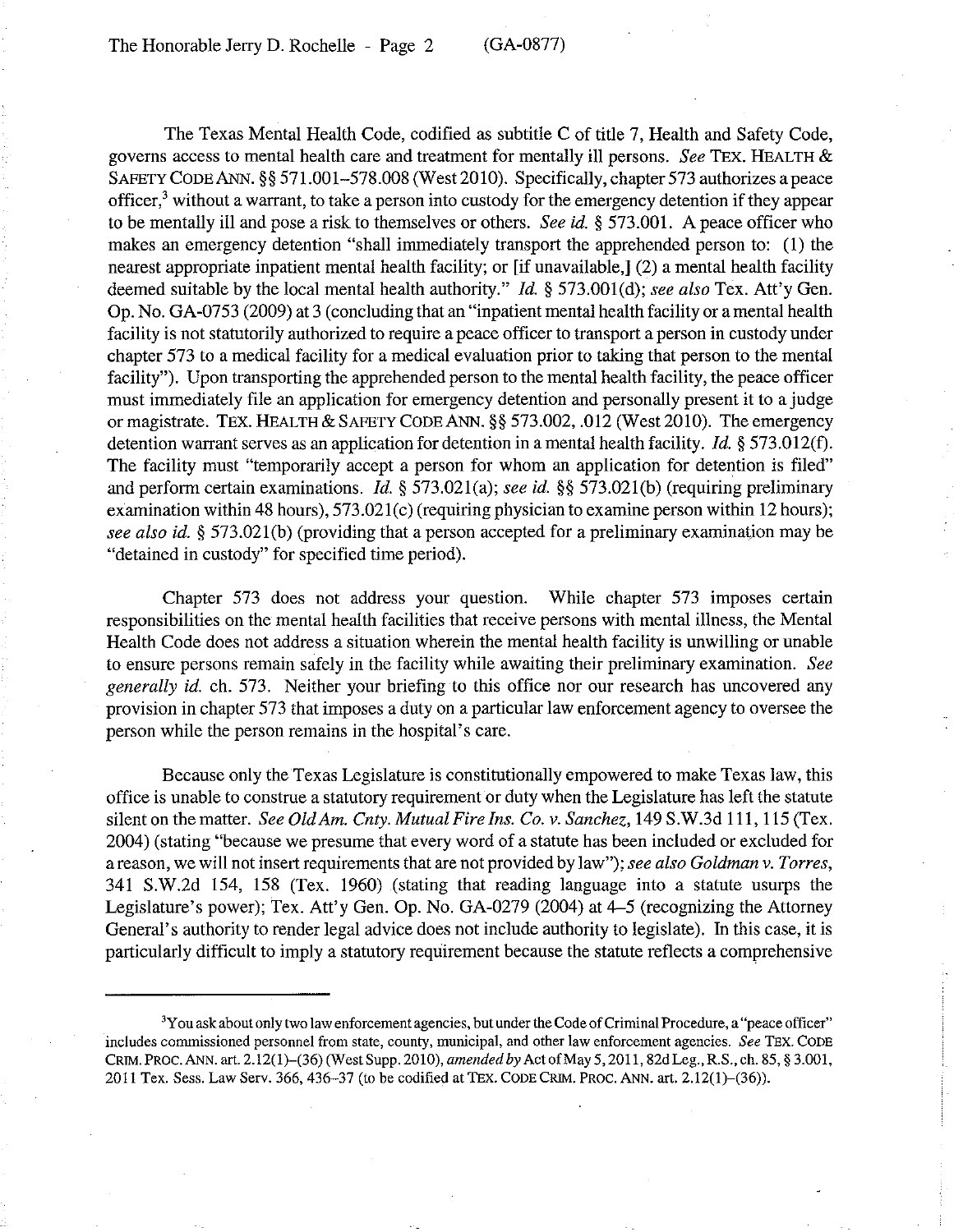scheme that the Legislature implemented to balance competing, compelling interests. *See Campbell v. State,* 68 S.w.3d 747,760 (Tex. App.-Houston [14th Dist.] 2001), *aff'd,* 85 S.W.3d 176 (Tex. 2002) ("Commitment to a mental hospital is a weighty curtailment of one's liberty. Such a restriction on liberty requires the protections afforded by due process.") (citation omitted); *see also*  Tex. Att'y Gen. Op. No. JM-360 (1985) at 4 (describing statutory predecessor to Mental Health Code as "a comprehensive code designed to provide access to humane care and treatment for persons suffering from severe mental illness" that also "sets out to safeguard [the person's] legal rights"). Thus, we cannot advise you that chapter 573 places a duty to oversee an individual transported under section 573.002 on any particular law enforcement agency to the exclusion of another.

Notwithstanding the absence of a specific duty under the Health and Safety Code, generally speaking, all Texas peace officers have a duty to preserve the peace. *See* TEX. CODE CRIM. PROC. ANN. art 2. 13(a) (West 2005) ("It is the duty of every peace officer to preserve the peace within the officer's jurisdiction."). Similarly, hospitals have some level of responsibility for their patients. *Cf Boren v. Texoma Med. Ctr., Inc., 258 S.W.3d 224, 229 (Tex. App.*—Dallas 2008, no pet.) (recognizing, in a tort context, that "[ w ]ithout the signed and executed detention order and warrant, Texoma had no lawful right to restrain, detain, or control" mentally ill patient). As a practical matter, we believe the Legislature intended for the Mental Health Code to facilitate teatment for mentally ill patients in an appropriate setting. *See* TEX. HEALTH & SAFETY CODE ANN. § 571.002 (West 2010) (detailing purposes of the Mental Health Code including to "facilitate treatment in an appropriate setting"). The Legislature's intent is best served if area hospitals and relevant law enforcement agencies share responsibility for ensuring that persons in need of mental health services remain safely in the facility for the necessary treatment.

Your second question is: "[o]nce court-ordered mental health services are ordered and the sheriff's office is ordered to transport the individual, does the sheriff immediately assume oversight of the individual?" Request Letter at 1 .. You tell us that there often is a delay between "the time the order is entered [and] the time the person is transported to the receiving facility due to lack of beds at the receiving facility." Brief at 3. Court-ordered mental health services implicate chapter 574 of the Health and Safety Code. *See* TEX. HEALTH & SAFETY CODE ANN. §§ 574.001-.203 (West 2010) (chapter entitled "court-ordered mental health services"); *see also Shike v. State,* 961 S.W.2d 344, 346 (Tex. App.—Houston [1st Dist.] 1997, pet. ref'd) (recognizing that the Health and Safety Code distinguishes between "emergency detentions" and "court-ordered mental health services"). That chapter sets out the requirements for the provision of court-ordered, or involuntary, mental health services. *See* TEX. HEALTH & SAFETY CODE ANN. §§ 574.001 (West 2010) (pertaining to the application for court-ordered mental health services), 574.031 (setting out general provisions relating to hearing on application), 574.034 (providing for order for temporary mental health services), 574.035 (providing for order for extended mental health services). The chapter also provides for the protective custody of a person who is the subject of an application for court-ordered mental health . services. *See* id. §§ 574.021 ("Motion for Order of Protective Custody"), 574.022 (providing for issuance of protective custody order). Chapter 574 also provides for the apprehension and transportation of a person subject to a protective custody order. *See id.* §§ 574.023 (providing for apprehension), 574.045 (providing for transportation). Specifically, section 574.045(h) requires that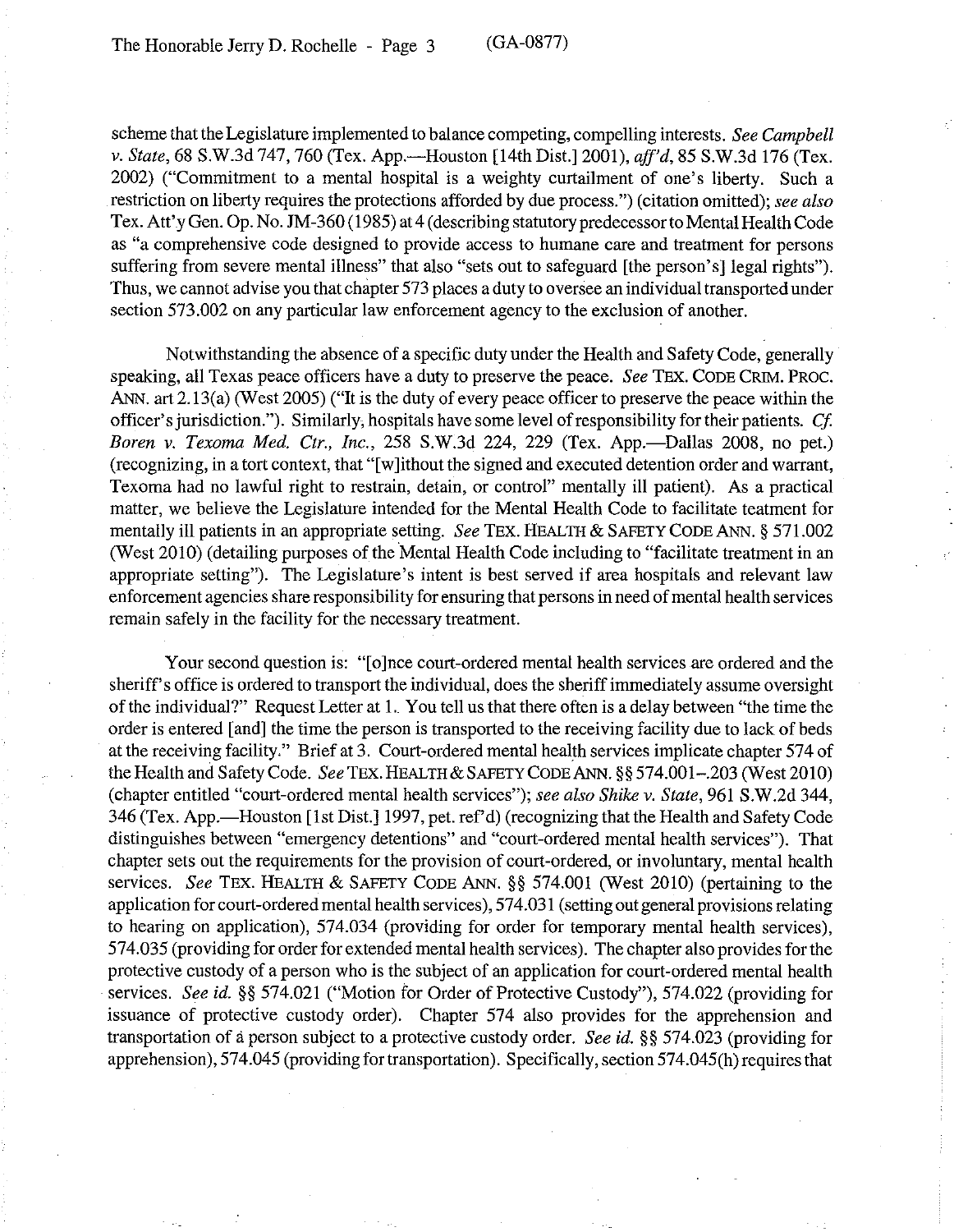a "patient must be transported directly to the facility within a reasonable amount of time and without delay." *[d.* § 574.045(h); *see also id.* § 574.045(a) (listing persons appropriate to transport a committed patient or person detained under section 573.022 or 574.023, and including the sheriff or constable, if no other person listed is available). Apart from this provision, nothing in chapter 574 expressly states when the sheriff assumes oversight of the individual subject to court -ordered mental health services. Because the Legislature has not enacted a provision that specifically governs the situation explained in your brief, we can advise you only that chapter 574 requires the sheriff's office to transport a mentally ill person to a hospital within 'a "reasonable amount of time and without delay."